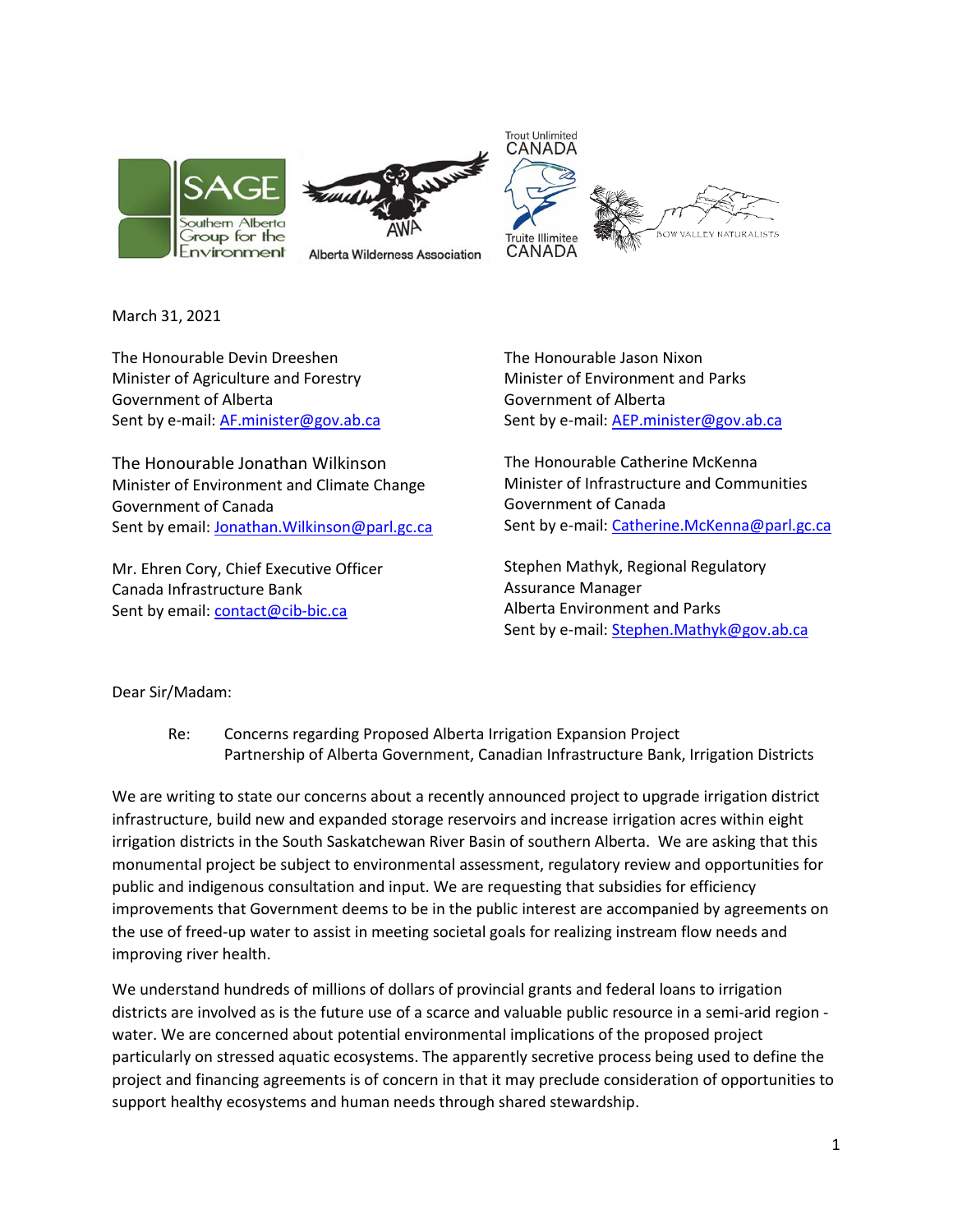It has been well understood for at least two decades that the health of rivers in the Bow, Oldman and South Saskatchewan sub-basins of semi-arid southern Alberta downstream of major irrigation supply dams and diversions is compromised by significantly reduced flows and altered flow regime as well as by impacts of growing population and intensifying land use (Schindler and Donahue 2006, Byrne et al. 2006, Pentney and Ohrn 2008). Several studies of the health of aquatic ecosystems have been undertaken to inform water and watershed management planning. These studies are listed and key points summarized in Attachment 1. Irrigation agriculture is a major cause of stress on aquatic ecosystems due to water withdrawals from rivers and through pollution of runoff from cropland and return flows. The irrigation sector holds licences to withdraw over half of mean natural annual flow and over three-quarters of licensed water allocation in the Bow and Oldman river basins (Basin Advisory Committees 2018). Increased warming with climate change through its effects on evaporation, evapotranspiration and winter snowpack will continue to contribute to declines in river flow and on health of aquatic ecosystems if we do not take action to maintain and restore them (Jiang et al. 2017, Bonsal 2020).

We understand the potential benefit of improving water use efficiency of irrigation agriculture by converting open canals to underground pipelines. However experience here and elsewhere is that modernization seldom alleviates the consequences of cyclic drought or frees water resources for river flows and the natural habitats they provide but instead increases resource use and reduces society resiliency (Scott et al. 2014). A case in point is the *Irrigation Sector Conservation, Efficiency and Productivity Plan* (2005-2015) by the Alberta Irrigation Projects Association (2010). It does not identify or adopt meaningful opportunities to benefit the environment. It does not identify water sources showing signs of stress. Progress is not being made to allocate conserved water to benefit aquatic ecosystems that have been assessed as degraded because of water withdrawals. Furthermore plans and decisions are being made to commit conserved water (and unused water) for expanding irrigation acres with a resulting further stress on aquatic ecosystems and less water available for future societal needs.

Also of concern to us is proposed increase of off-stream water storage. We are aware of water supply and storage evaluations for the South Saskatchewan River Basin (AMEC 2009 and 2014) that addressed a strategy of the *South Saskatchewan Regional Plan (2014-2024)* toward managing watersheds to "support healthy ecosystems and human needs through shared stewardship". These studies did not recommend new storage development in the Bow and Oldman subbasins but rather suggested pursuing non-structural opportunities first. We are not aware that non-structural opportunities have been fully explored.

We are also aware of climate adaptation strategies defined for the South Saskatchewan River Basin through a collaborative process using the South Saskatchewan River Operational Model (Alberta WaterSMART 2016). Strategies, both structural and non-structural, focused on adapting to drought and flood and increasing resilience to climate change, not increasing risk to existing water users and the aquatic ecosystem as could occur with major expansion of irrigation in the Bow and Oldman subbasins.

A further concern is whether the identification of new or expanded off-stream storage reservoirs that are part of the announced irrigation expansion project arose from a recent ranking of on-and off-stream storage options by the Alberta Irrigation Districts Association (2019)? If so, this is of concern as the AIDA study focused on benefits to the irrigation sector. Broader environmental, social and economic considerations were not addressed.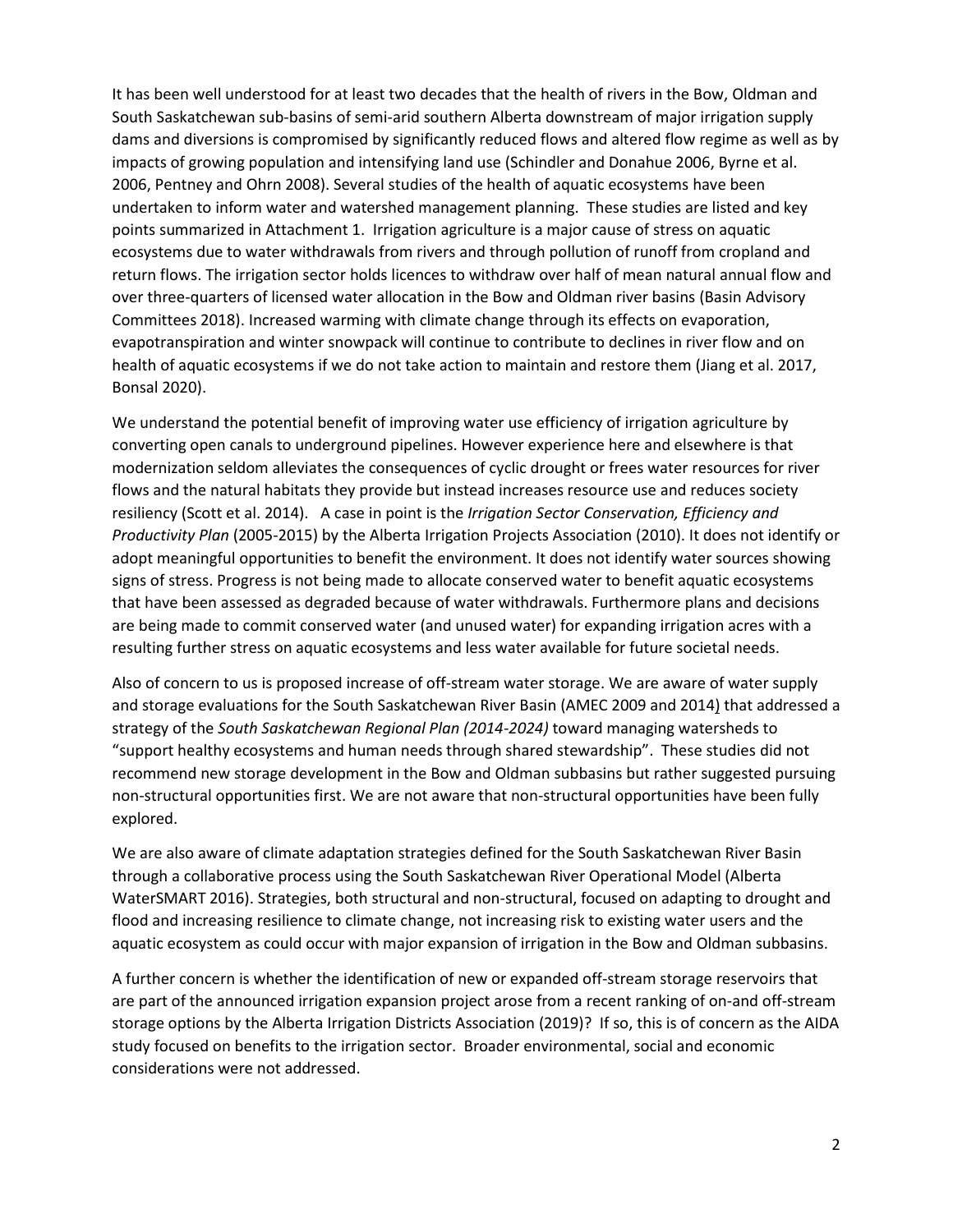We expect there will be fulsome impact assessments including cumulative effects assessments and regulatory review of the various components of the project for compliance with relevant legislation and approved water management and land use plans and policies. Legislation that may apply includes the federal *Impact Assessment Act*, *Fisheries Act* and *Species At Risk Act* and the provincial *Environmental Protection and Enhancement Act*, *Water Act*, *Alberta Land Stewardship Act, Wildlife Act* and *Irrigation Districts Act* as well as a variety of approved plans and policies including the *South Saskatchewan River Basin Water Management Plan*, the *South Saskatchewan Regional Plan* and the *Alberta Wetland Policy*. There may be implications for interprovincial sharing of water according to the Master Agreement on Apportionment. As well the Government of Canada and the Province of Alberta have a duty to consult First Nations and Metis. We would like assurance that shared financing of the project by federal and provincial governments and irrigation districts will not affect the objectivity of impact assessments and regulatory review, opportunities for public input and determination of public interest.

Since the brief Alberta government media release (October 9, 2020) announcing the "historic investment to expand irrigation" our attempts to obtain information about project components through contacts with staff of Alberta Agriculture and Food, Alberta Environment and Parks, the Canadian Infrastructure Bank, and the Alberta Irrigation Districts Association have been unsuccessful. We are told that negotiations are ongoing and confidential. However, consultation with legitimate interests must occur and we suggest that it is better to do this prior to formalizing funding agreements. For example, we are interested to ensure any government subsidies for efficiency improvements that Government deems to be in the public interest are accompanied by agreements on the use of freed-up water to assist in meeting societal goals for increased in-stream flows and improved health of rivers.

We would appreciate being informed about the proposed project and assessment and regulatory review process. We request receiving notification of opportunities for consultation and input on any applications for approvals by government (e.g. environmental assessment process, water licence applications, expansion of irrigated acres).

#### Yours sincerely

**Cheryl Bradley** – Director, Southern Alberta Group for Environment **Arlene Kwasniak** – Professor Emerita of Law, University of Calgary, in individual capacity **Carolyn Campbell** – Conservation Specialist, Alberta Wilderness Association **Maureen Bell** – Executive Director, Water Conservation Trust **Silvia D'Amelio** – Chief Executive Officer, Trout Unlimited Canada **Richard Schneider** – Executive Director, Nature Alberta **Peter Duck** – President, Bow Valley Naturalists

cc:

Jennifer Nitschelm, Director, Irrigation Secretariat, Agriculture and Forestry, [jennifer.nitschelm@gov.ab.ca](mailto:jennifer.nitschelm@gov.ab.ca) Vicky Kress, ED Alberta Irrigation Districts Association, [vicky.kress@aipa.org](mailto:vicky.kress@aipa.org) Mark Bennett, ED Bow River Basin Council, [mark.bennett@calgary.ca](mailto:mark.bennett@calgary.ca) Shannon Frank, ED Oldman Watershed Council, [shannon@oldmanwateshed.ca](mailto:shannon@oldmanwateshed.ca) Marilou Montemayor, ED Southeast Alberta Watershed Alliance, [executive@seawa.ca](mailto:executive@seawa.ca)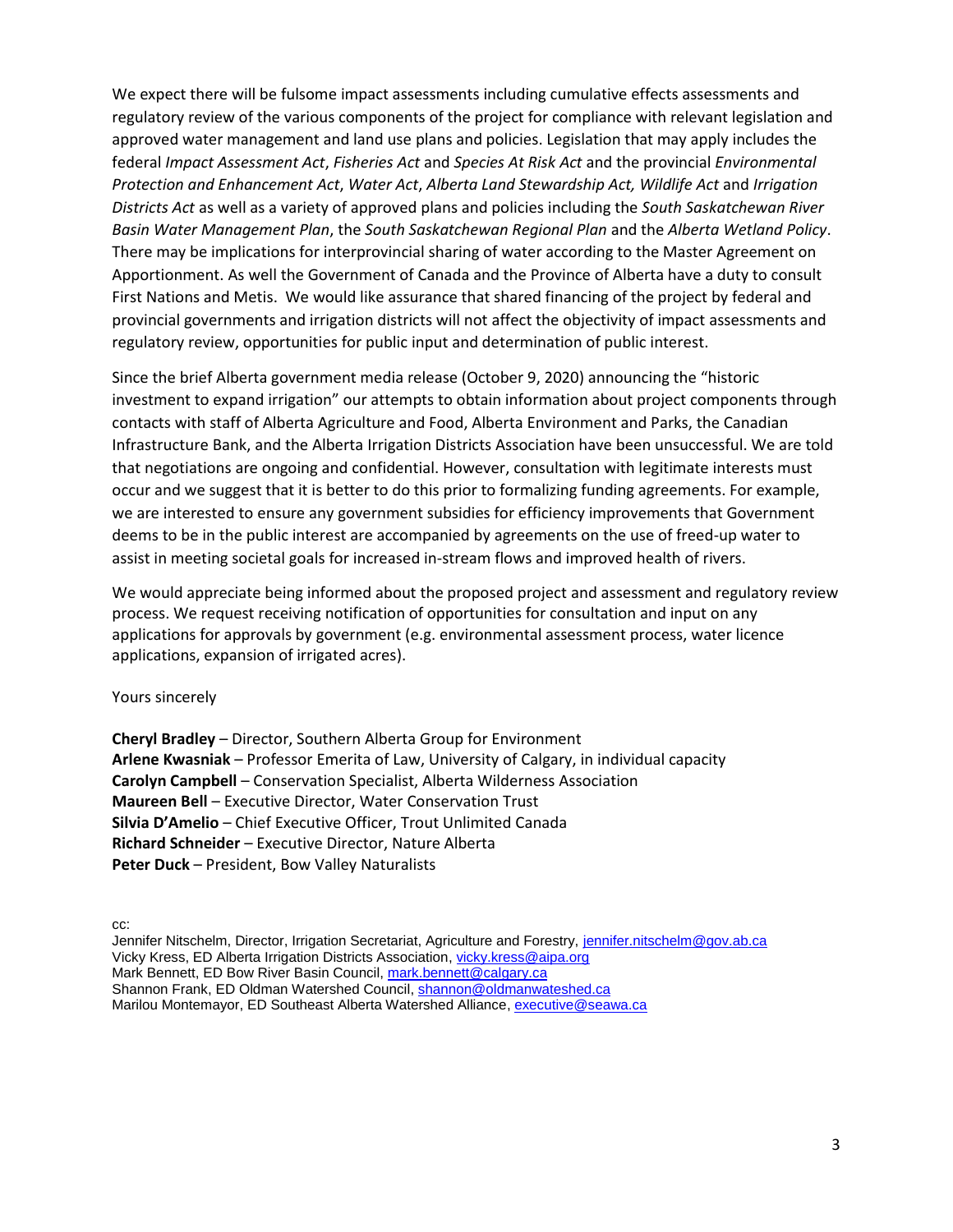References:

AMEC. 2009. South Saskatchewan River Basin in Alberta Water Supply Study. Availabl[e here.](https://www.alberta.ca/irrigation-strategy.aspx)

AMEC. 2014. Water Storage Opportunities in the South Saskatchewan River Basin in Alberta. Available [here.](https://www.alberta.ca/irrigation-strategy.aspx)

Alberta Irrigation Districts Association. 2019. Report on Proposed Irrigation Storage Reservoir Ranking. Availabl[e here](https://aipa.ca/theme/common/page.cfm?i=12405) .

Alberta Irrigation Projects Association. 2010. Irrigation Sector Conservation, Efficiency, Productivity Plan 2005-2015. Availabl[e here.](https://www.awchome.ca/_projectdocs/?file=ec77132c507a8809)

Alberta WaterSMART. 2016. Climate Vulnerability and Sustainable Water Management in the South Saskatchewan River Basin, Final Report. 129 pages. Available [here.](https://albertawater.com/docs-work/projects-and-research/ssrb/178-ssrb-water-project-final-report-adaptation-roadmap-for-sustainable-water-management-in-the-ssrb-january-2016/file)

Basin Advisory Committees for the Bow River, Oldman River, Red Deer River and South Saskatchewan (sub-basin) River. 2018. *Review of the Implementation of the Approved Water Management Plan for the South Saskatchewan River Basin.* Availabl[e here.](https://landusehub.ca/review-of-the-ssrb-water-management-plan/)

Bonsal B. et al. 2020[. Historical and Projected Changes to the Stages and Other Characteristics of](https://www.mdpi.com/2073-4441/12/12/3370/htm)  [Severe Canadian Prairie Droughts](https://www.mdpi.com/2073-4441/12/12/3370/htm) (2020) 12:12 Water 3370.

Byrne J. et al. 2006. Current and future water issues in the Oldman River Basin of Alberta, Canada. Water Sci. Technol (2006) 53 (10): 327-334. Availabl[e here.](https://doi.org/10.2166/wst.2006.328)

Jiang et al. 2017. [Historical and potential changes of precipitation and temperature of Alberta](https://link.springer.com/article/10.1007%2Fs00704-015-1664-y)  [subjected to climate change impact: 1900](https://link.springer.com/article/10.1007%2Fs00704-015-1664-y)–2100 (2017) 127 Theoretical & Applied Climatology 725.

Pentney A. and D. Ohrn. 2008. Navigation from history into the future: the Water Management Plan for the South Saskatchewan River Basin in Alberta. Canadian Water Resources Journal 33:4, 381- 396. Availabl[e here.](https://www.tandfonline.com/doi/abs/10.4296/cwrj3304381)

Schindler D.W. and W.F. Donahue. 2006. An impending water crisis in Canada's western prairie provinces. *PNAS* 103 (19) 7210-7216. Availabl[e here.](https://www.pnas.org/content/103/19/7210)

Scott C.A. et al. 2014. Irrigation efficiency and water-policy implications for river basin resilience. *Hydrology and Earth System Sciences,* 18, 1339-1348. Available [here.](https://hess.copernicus.org/articles/18/1339/2014/)

*Note: According to the Alberta Government [technical fact sheet](https://open.alberta.ca/dataset/5965bef4-0422-4205-94f7-67130acb899e/resource/82e7f84b-9de8-44ae-9564-d8e634c61464/download/af-historic-investment-to-expand-irrigation-technical-fact-sheet-2020.pdf) and the Canada Infrastructure Bank (CIB[\) project description,](https://cib-bic.ca/en/projects/alberta-irrigation/) funding for the project is through a partnership of the Alberta Government (\$244.5 million) and CIB (\$407.5 million). Irrigation districts, non-profit corporations enabled under the provincial Irrigation Districts Act, are proposing to contribute \$163 million.*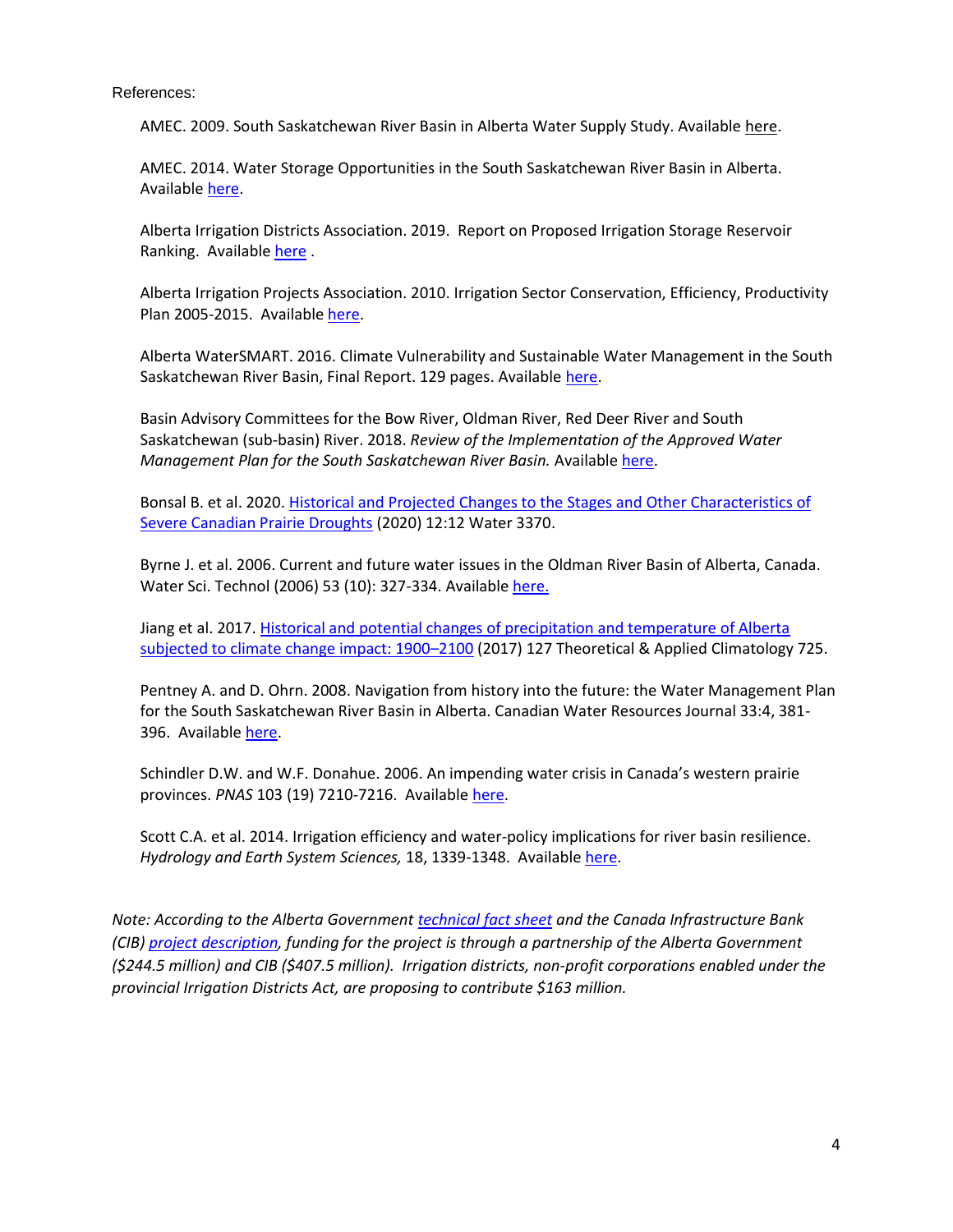### **Attachment 1: Studies of the health of aquatic ecosystems in the South Saskatchewan River Basin**

### **Alberta Environment (June 2003).** *South Saskatchewan River Basin Water Management Plan Phase Two: Background Studies: finding the balance between water consumption and environmental protection in the SSRB.* **[\(here\)](https://open.alberta.ca/publications/0778525171)**

Key findings regarding risks to the aquatic environment due to water allocations include:

Overview regarding Aquatic Environment (p. 3)

- "Meeting instream flow needs in the Bow and Oldman rivers downstream of the major water withdrawals requires more flow than is presently available. With existing allocations, restoring flows to these reaches would be difficult."
- "The health of the aquatic environment is believed to be following a long-term declining trend downstream of the major water withdrawals on the Bow and Oldman rivers."
- "Experts rate the majority (22) of 33 mainstem river reaches in the SSRB as 'Moderately Impacted', five reaches as 'Heavily Impacted', and three as 'Degraded'.

Summary of Water Allocations Report (p. 8)

- "The Southern Tributaries of the Oldman River have a high degree of allocation."
- "The Bow and Oldman Rivers have a significant degree of allocation."
- "Some irrigation projects in the SSRB regulation have not made an application for significant or any amounts of their limits. These projects, if they proceed, will be exposed to significant risk of water not being available in dry years."
- "Restoration of even a portion of river flows will require a concerted effort over a lengthy time period."

Summary of Instream Flow Needs Determination (p. 14)

- "In the Bow, Oldman, St. Mary, Belly and Waterton Rivers the IFN are generally much greater than existing flows under the present allocation situation. In these rivers the aquatic environment is believed to be in a state of long-term declining health. This will be a consideration in setting direction for water management in the SSRB."
- See Clipperton G.K., C.W. Koning, A.G.H. Locke, J.M. Mahoney and B. Quazi. (2003). *Instream Flow Needs Determinations for the South Saskatchewan River Basin, Alberta, Canada.* [\(here\)](https://open.alberta.ca/publications/0778530450)..An integrated aquatic ecosystem IFN was determined based on fish habitat, water quality, riparian vegetation, and channel maintenance for input to the provincial water-balancing model.

Summary of Riparian and Aquatic Condition Report (p. 16-18)

- "The lowest reach of the Bow River (Bassano Dam to Grand Forks) is warm in summer, nutrient rich, and shallow due to upstream extractions, so the ecological condition was considered degraded and among the worst of all river reaches in the SSRB."
- "Among the reaches of the southern tributaries of the Oldman River, the lower two reaches of the St. Mary River (St. Mary Dam to Oldman River) were considered degraded. This is largely due to low flows in combination with riparian areas being used as wintering sites for cattle and non-point run-off from agriculture activities."
- "The lower two reaches of the Waterton River (Waterton Reservoir to Belly River), and the lowest reach of the Belly River (Waterton River confluence to Oldman River), were all considered heavily impacted. Low flows were seen as the main problems for these reaches and for the lower two reaches of the Waterton River. Shallower water has significantly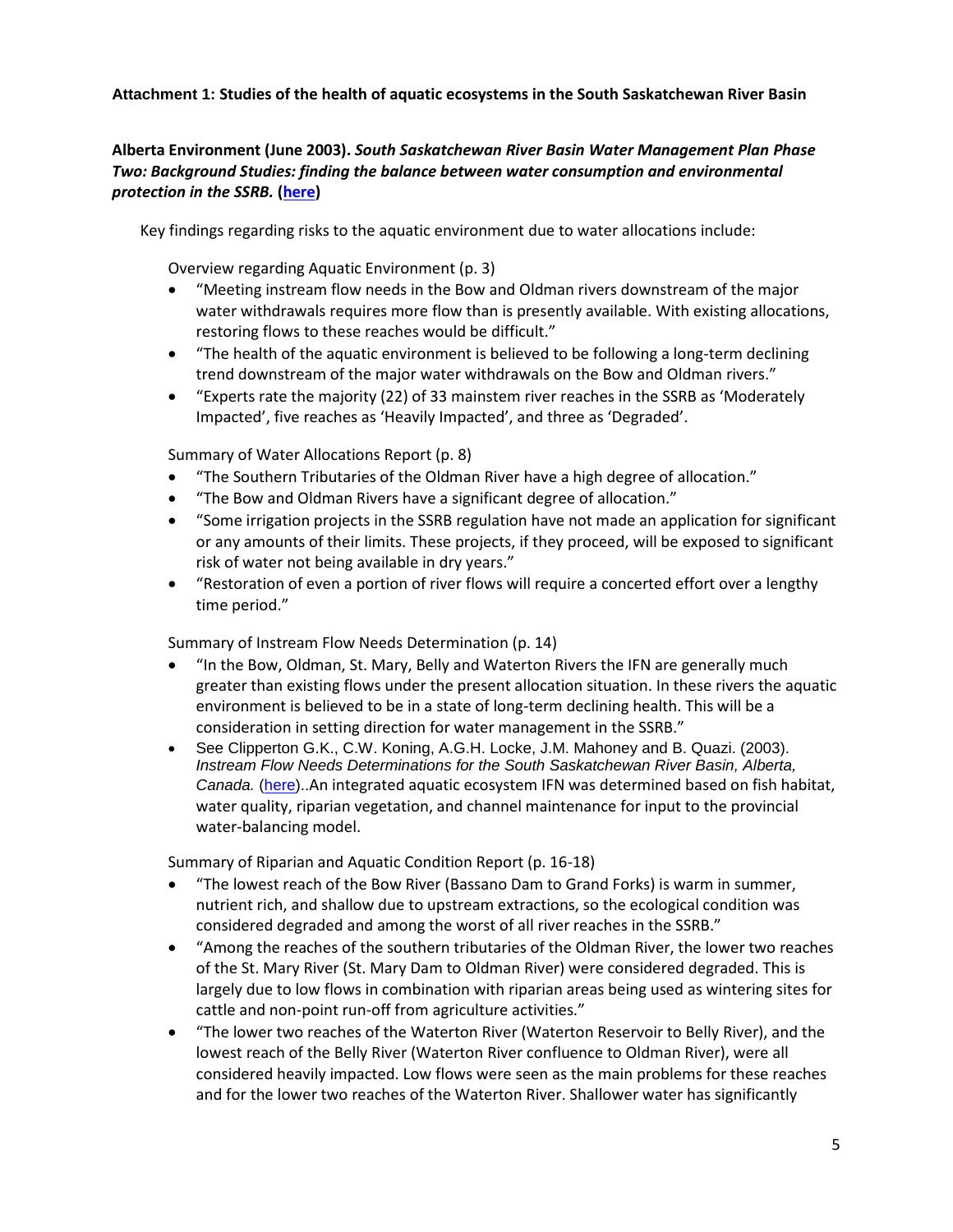raised water temperatures resulting in a shift from cold-water fish species to cool-water fish species."

### **Lalonde K. et al. 2005. Southern Alberta's Watersheds: An Overview. Prairie Conservation Forum Occasional Paper Number 5.** [\(here\)](http://www.albertapcf.org/rsu_docs/occasional_paper_5.pdf)

 Summarizes information on the current state and future trends of watersheds in southern Alberta including water supply, aquatic environments and human uses. Challenges for the future include:

- Adopting a sustainable resource and environmental management approach.

- Improving our knowledge and understanding of surface and groundwater flows, aquatic and riparian ecosystems and encouraging efficient use of water, best management practices and innovation.

 Instream Flow Needs: Using computer modeling, the IFN values were compared to natural flows for the period from 1928 to 1995. Based on this analysis, the IFN values tend to be about 80% of the natural flow during times of moderate to high flow. During times of low flow, the IFN values are equivalent to or higher than the natural flow due to the need to assimilate wastewater from treatment plants. In an average year, the IFN values are less than natural flow during at least some part of spring and summer, while during the fall and winter the IFN value is the same as or less than natural flow. When the IFN values are compared to the actual river flows under current allocations and commitments, the conclusion is that in the Bow, Oldman, St. Mary, Belly and Waterton Rivers, the IFN values are generally much greater than existing flows, and restoring flows to IFN values would be impossible with the present degree of allocation. In these rivers, the aquatic environment is believed to be in a state of long term declining health.

## **Alberta Environment (June 2007).** *Aquatic and Riparian Condition Assessment of the South Saskatchewan River Basin.* **[\(here\)](https://open.alberta.ca/publications/9780778567196)**

Assessment of the aquatic (water quality, hydrology) and riparian condition of all main-stem river reaches in the South Saskatchewan River Basin were assessed. Results for reaches below irrigation dams and diversions include:

- Bow River, Western Irrigation District weir to confluence with Oldman River
	- Water quality is rated fair to good. Calgary contributes treated wastewater and stormwater. Dissolved oxygen sometimes falls below guidelines and nutrient loading is expected to increase with population growth. Irrigation return flows contribute fertilizers, pesticides and nutrients.
	- Riparian health varies from healthy with problems to unhealthy. Water withdrawals and damming are impacting riparian vegetation.
	- The reach below Bassano Dam is considered degraded, with a declining trend largely because of the high degree of hydrological change in the open water season.
- Oldman River, Oldman River Dam to confluence with Bow River
	- Water quality is rated fair to excellent. Lethbridge contributes wastewater effluent and stormwater. Irrigation return flows are often of poor quality
	- Riparian health varies from healthy with problems to unhealthy. Water withdrawals impact riparian vegetation.
- Southern Tributaries, below dams and diversions on Waterton, Belly and St. Mary Rivers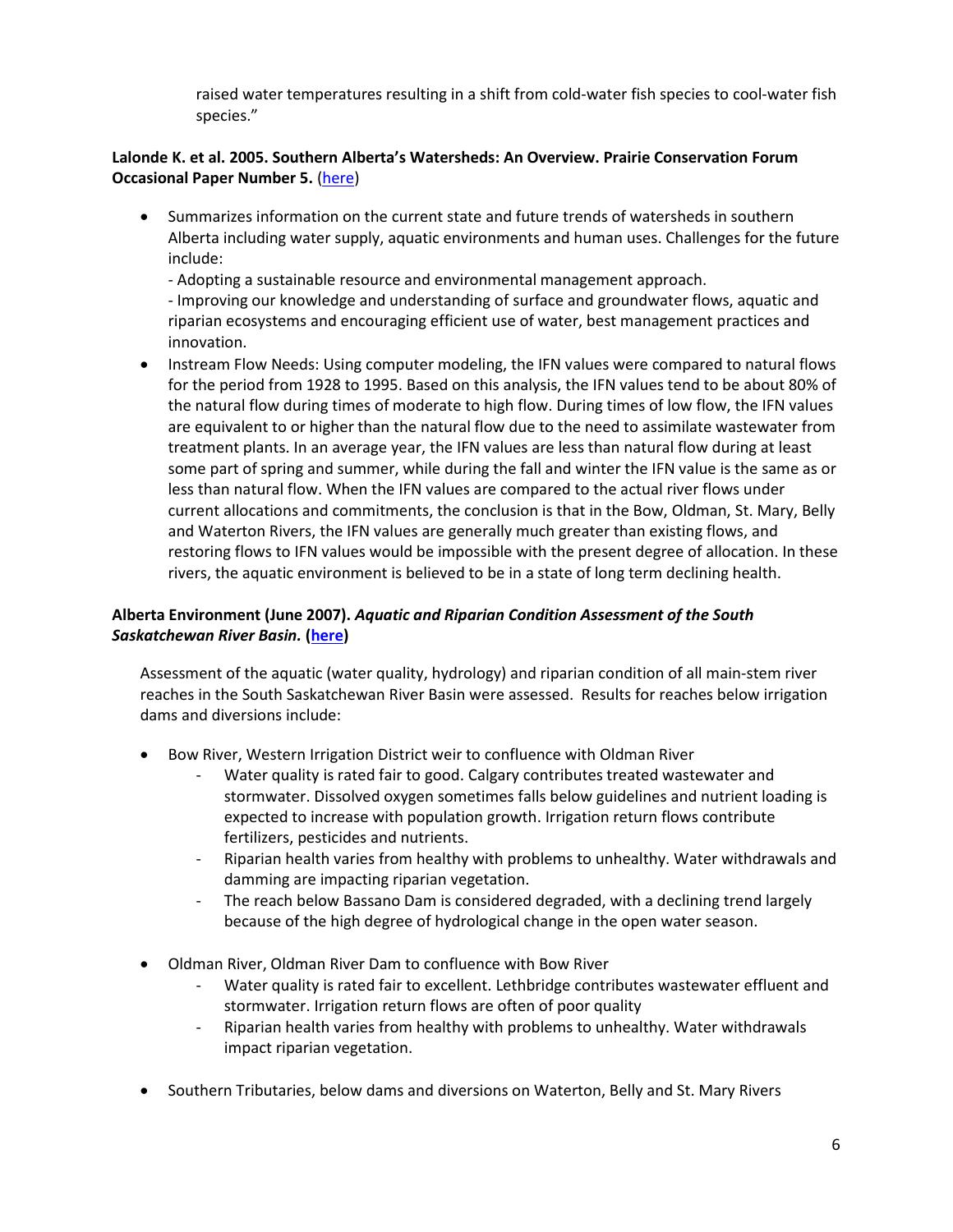- Water quality is rated as good, however a downward trend is predicted due to high level of water withdrawals. There are no provincial water quality monitoring sites.
- Riparian health varies from healthy with problems to unhealthy. Water withdrawals significantly reduce water availability for riparian communities.

# **Oldman Watershed Council (2010).** *Oldman River State of the Watershed Report Summary (2010)* **[\(here\)](https://oldmanwatershed.ca/publications-list/state-of-the-watershed#:~:text=It%20is%20an%20overall%20report,water%20quantity%20and%20water%20quality.&text=The%20report%20is%20intended%20to,where%20future%20research%20is%20required)**

The following risks to the aquatic environment due to current allocations were identified.

Southern Tributaries Sub-Basins (p. 9-10)

- "Recorded flows are approximately equal to natural flows upstream of major storage projects or diversions to irrigation districts but are severely impacted by flow regulation and diversions along the lower portions of the Waterton, Belly and St. Mary rivers."
- "Total allocations are about 75% of the median natural flow, however, actual water use (diversions minus return flows) is about 33%....Only about 51% of total allocations are being used….Expansion of water use by users with high priority (senior) licences may increase deficits to instream flow needs and consumptive water users with junior priority licences. Water quantity indicators are rated as Poor."

Oldman River Mainstem (p. 12-13)

 "Similar to the Southern Tributaries Sub-basins, the Oldman River mainstem is heavily allocated. At the mouth allocations are about 60% and use is about 39% of median natural flow. The difference between allocation and use indicates that there is potential for expansion within existing allocations. Water quantity indicators are rated Poor."

Recommendations and Best Management Practices (p. 14-15)

 "Consider modifying allocations and other options to achieve sustainable water use levels in the future, especially within the Southern Tributaries Sub-basins and Oldman River mainstem."

# **Bow River Basin Council (2010).** *Bow River State of the Watershed Report Summary* **[\(here\)](https://www.brbc.ab.ca/index.php?option=com_content&view=article&id=45&Itemid=170)**

Degradation of the aquatic ecosystem was identified in several reaches of the Bow River and its tributaries. Findings contained in the identifying risks to the aquatic environment in the mainstem Bow River due to current allocations include:

- "Some of the upstream hydropower reservoirs are used to provide power during periods of peak demand, and these operational schemes known as hydropeaking, can cause large daily fluctuations in river flow." (p.20)
- "In the lower sub-basins during the summer and early fall of some years, the flow is not always adequate to meet desired environmental requirements, plus satisfy the demand from all licensed diversions." (p.6)
- "During times of low flows, the warm, shallow, nutrient-rich waters can occasionally experience low dissolved oxygen concentrations and pH and temperature fluctuations. Although water quality has significantly improved downstream of Calgary, the periodic occurrence of these conditions can stress fish." (p.6)
- "The Bassano Dam, which serves to divert water for irrigation, reduces the flow in the river, impacting fish habitat. With lower flows, the temperature of the water is able to rise more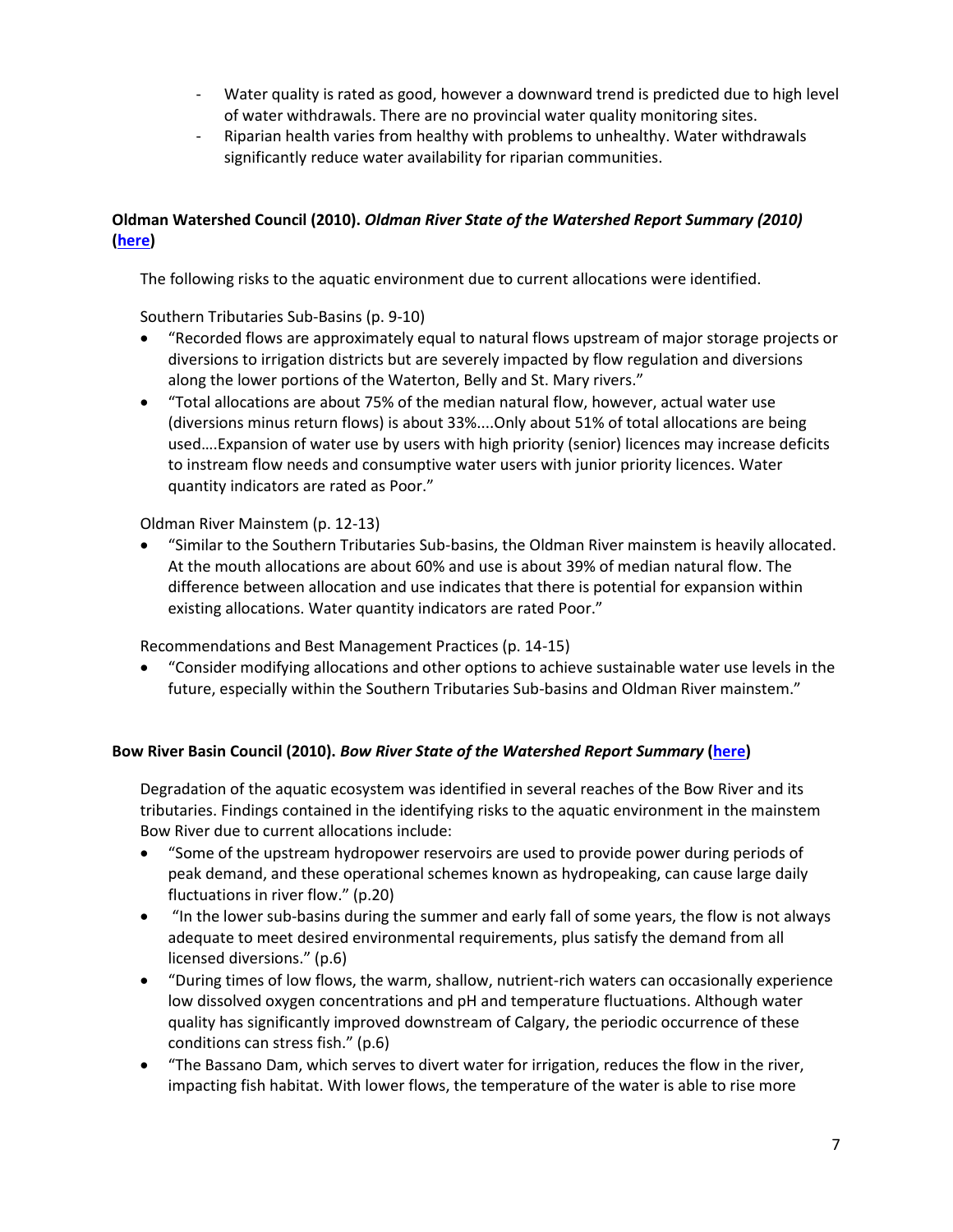quickly during the summer, and temperatures can exceed the tolerance of some of the cool water fish species." (p.10)

- "Recorded flows in this sub-basin [Bassano Dam –Oldman River] are lower than those in the rest of the Bow River basin, with the exception of the headwaters. Flows are particularly low during the summer and fall months. During certain periods of most years, river flow rates downstream of the Bassano Dam are reduced to levels potentially threatening to the health of the aquatic ecosystem. Reduced flows are caused by high demand to irrigate fields and to refill reservoirs in the irrigation districts prior to the spring runoff and again prior to winter closure of the canals." (p. 41)
- "There are two ways to respond to flows that do not meet human demand and the needs of the environment. The first is to reduce demand through conservation, efficiency, and productivity of existing and future water use. The second is to store water during high flow periods, for later release during low flow periods, while remembering that high flows also have an important role in maintaining healthy aquatic ecosystems." (p. 6)

### **Alberta Government. (2014). Bow River Phosphorus Management Plan: Taking Action to Manage Phosphorus Together. [\(here\)](https://open.alberta.ca/dataset/ecb82323-c147-4eba-83e6-ca9838ca6f30/resource/aa0c7487-2bb2-4bd6-99d0-295882376c7d/download/bowriverphoshporusplan-2015.pdf)**

This strategic plan was developed to address sources of phosphorus in the Bow River between the Bearspaw Dam and Bassano Dam. It is being implemented by a multi-stakeholder committee. A maximum loading of 370-490 kg/day has been identified to protect aquatic life. Regular monitoring shows acceptable phosphorus thresholds have not recently been crossed but a growing population, intensification of land use and alteration of flows may cause phosphorus levels to trend upward requiring more proactive management.

### **Alberta Government (2014).** *South Saskatchewan Region Surface Water Quality Management Framework: for the mainstem Bow, Milk, Oldman and South Saskatchewan Rivers (Alberta).* **[\(here\)](https://open.alberta.ca/publications/9781460118603)**

The *Framework*, mandated to support the South Saskatchewan Regional Plan, monitors long-term cumulative changes in water quality. Baseline is 1999-2009 monitoring results. The *Framework* sets surface water quality triggers and limits for 15 indicators measured at nine monitoring stations. Indicators are total ammonia, chloride, nitrate, total nitrogen, total dissolved phosphorus, total phosphorus, sulphate, sodium adsorption ratio, specific conductivity, total dissolved solids, turbidity, pH and *Escherichia coli*. Secondary indicators are mercury, selenium, 2,4-D, dicamba, methylchlorophenoxyacetic acid and mecoprop. Annual reports on status of water quality are prepared. Reports are available April 1 – March 31 for six years (2014-2020).

Results of long-term monitoring of water quality over three to four decades were briefly summarized. Long-term network sites included: Bow River at Carseland, Cluny and Ronalane; Oldman River at Brocket, Lethbridge and Highway 36; and, South Saskatchewan River at Medicine Hat. Key points regarding water quality prior to 2010 follow.

- Bow River:
	- Nutrient conditions in the Bow River at Carseland had improved due to improving municipal wastewater treatment upstream and despite significant population growth. Non-point source inputs of nutrients increased.
	- WQ index at Cluny and Ronalane was rated 'good' with most exceedances related to nutrients.
	- Pesticides were detected at Carseland, Cluny and Ronalane.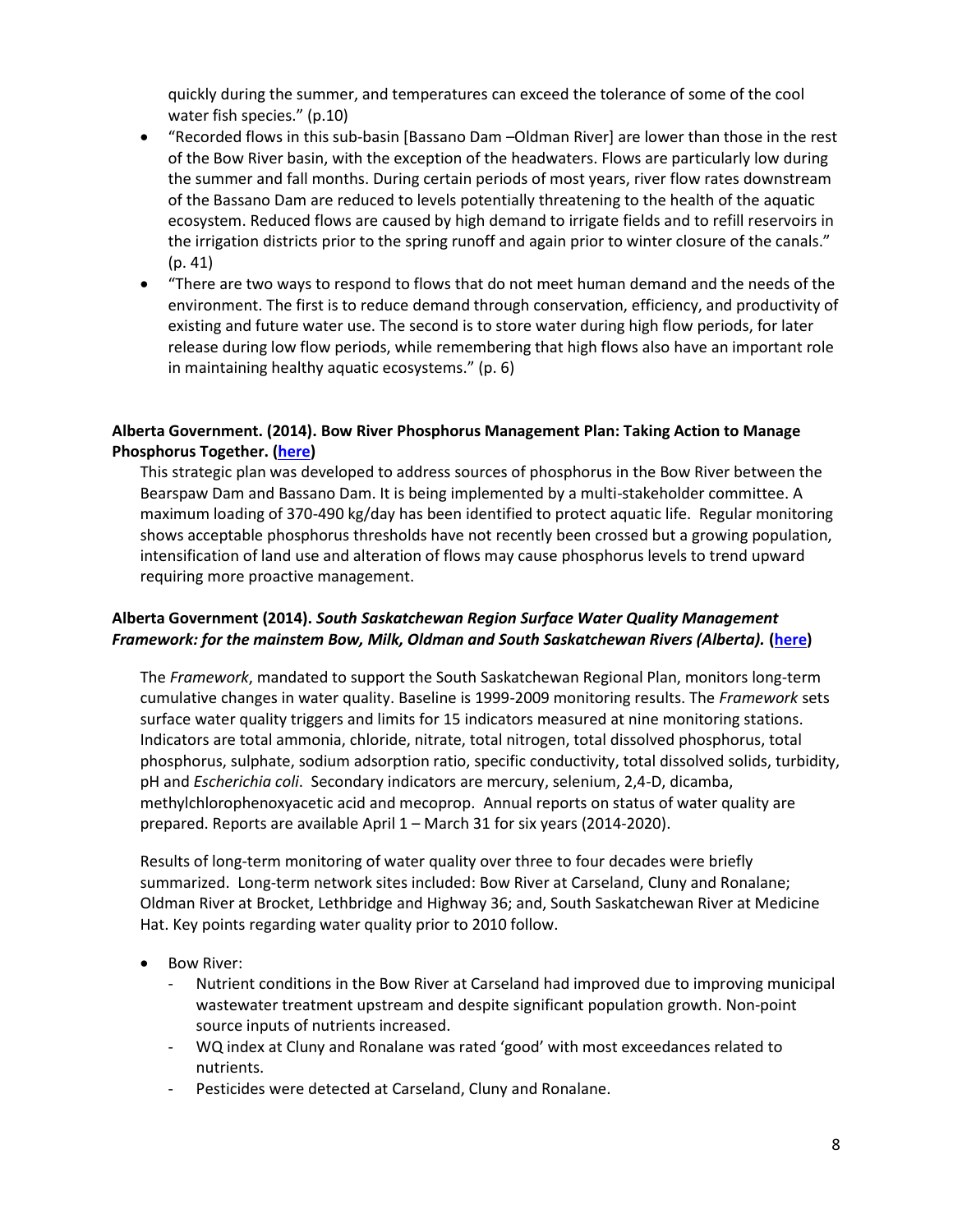- Oldman River:
	- WQ index at Brocket was rated 'excellent' to 'good' in most years but reduced in high runoff years.
	- WQ index at Lethbridge and Highway 36 was rated 'good' in most years but reduced to 'fair' in high runoff years when nutrients and pesticide detections increased. Nutrient and fecal coliform levels improved due to municipal treatment facility upgrades and flow improvement from Oldman Dam Reservoir operations.
- South Saskatchewan River:
	- WQ index was consistently rated 'good' but reduced due to nutrient exceedances in most years as well as occasional pesticide detections.

## **Alberta Government (2014-2020).** *South Saskatchewan Region Surface Water Quality Management Framework:* **Annual status of water quality reports.**

2014-2015 status of surface water quality [\(here\)](https://open.alberta.ca/publications/9781460130681)

 Significant exceedances of median or peak triggers for three primary indicators (total nitrogen, specific conductance, and pH) occurred at two stations on the Bow River (Cochrane, Carseland) and two stations on the Oldman River (Brocket, Hwy 36).

2015-2016 status of surface water quality [\(here\)](https://open.alberta.ca/publications/9781460135822)

- Significant exceedances of median triggers for three primary indicators (nitrate, total nitrogen, sodium adsorption ratio) occurred at two stations on the Bow River (Cochrane, Ronalane) and one station on the Oldman River (Hwy 3 in Lethbridge).
- Selenium exceeded the Alberta surface water quality guideline for the protection of freshwater aquatic life (1 ug/L) at the Oldman River (Hwy 36) station during the winter.

2016-2017 status of surface water quality [\(here\)](https://open.alberta.ca/publications/9781460135839)

 Significant exceedances of median or peak triggers for two primary indicators (sulphate, total dissolved solids) occurred at three stations on the Bow River (Cochrane, Carseland, Cluny)

2017-2018 status of surface water quality [\(here\)](https://open.alberta.ca/publications/9781460141649)

- Significant exceedances of median or peak triggers for two primary indicators (nitrate, sulphate, specific conductivity, total dissolved solids) occurred at four stations on the Bow River (Cochrane, Carseland, Cluny, Ronalane) and one on the South Saskatchewan River (Medicine Hat)
- Selenium was equal to the Alberta surface water quality guideline for the protection of freshwater aquatic life (1 ug/L) at one station on the South Saskatchewan River (Medicine Hat)

2018-2019 status of surface water quality [\(here\)](https://open.alberta.ca/publications/status-of-surface-water-quality-south-saskatchewan-region-alberta)

- Significant exceedances of median or peak triggers for five primary indicators (chloride, nitrate, total nitrogen, sulphate, specific conductivity, pH, *E. coli*) occurred at four stations on the Bow River (Cochrane, Carseland, Cluny, Ronalane), one station on the Oldman River (Hwy 3), and one on the South Saskatchewan River (Medicine Hat)
- Selenium Alberta surface water quality guideline for the protection of freshwater aquatic life was changed to two thresholds: 1 ug/L Alert level concentration and 2 ug/L as the Guideline.